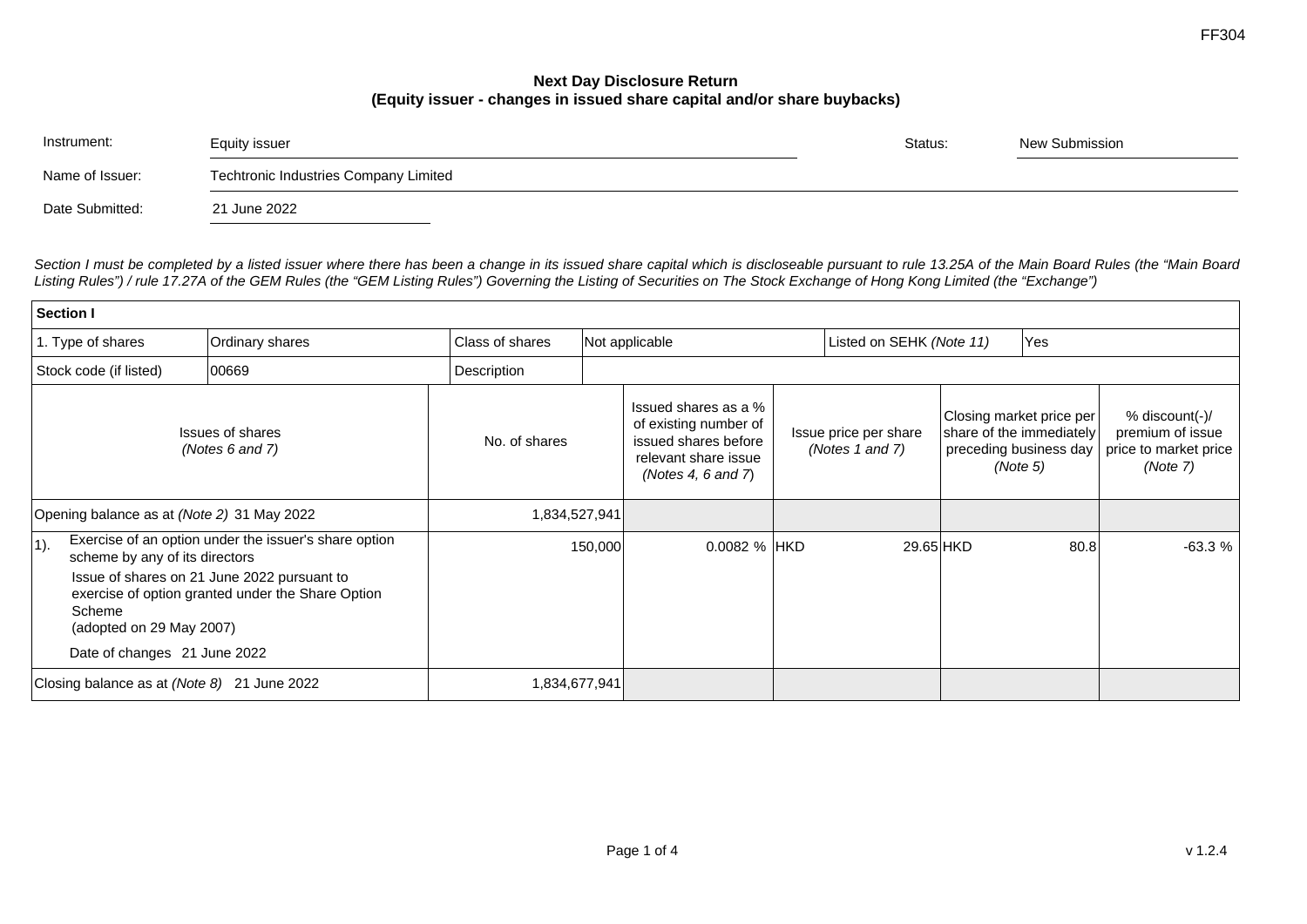We hereby confirm to the best knowledge, information and belief that, in relation to each issue of securities as set out in Section I, it has been duly authorised by the board of directors of the listed issuer and, insofar as applicable:

(Note 9)

- (i) all money due to the listed issuer in respect of the issue of securities has been received by it;
- (ii) all pre-conditions for the listing imposed by the Main Board Listing Rules / GEM Listing Rules under "Qualifications of listing" have been fulfilled;
- (iii) all (if any) conditions contained in the formal letter granting listing of and permission to deal in the securities have been fulfilled;
- (iv) all the securities of each class are in all respects identical (Note 10); and
- (v) all the definitive documents of title have been delivered/are ready to be delivered/are being prepared and will be delivered in accordance with the terms of issue.

*Notes to Section I:* 

- *1. Where shares have been issued at more than one issue price per share, a weighted average issue price per share should be given.*
- *2. Please insert the closing balance date of the last Next Day Disclosure Return published pursuant to Main Board Rule 13.25A / GEM Rule 17.27A or Monthly Return pursuant to Main Board Rule 13.25B / GEM Rule 17.27B, whichever is the later.*
- *3. Please set out all changes in issued share capital requiring disclosure pursuant to Main Board Rule 13.25A / GEM Rule 17.27A together with the relevant dates of issue. Each category*  will need to be disclosed individually with sufficient information to enable the user to identify the relevant category in the listed issuer's Monthly Return. For example, multiple issues of *shares as a result of multiple exercises of share options under the same share option scheme or of multiple conversions under the same convertible note must be aggregated and disclosed as one category. However, if the issues resulted from exercises of share options under 2 share option schemes or conversions of 2 convertible notes, these must be disclosed as 2 separate categories.*
- *4. The percentage change in the number of issued shares of listed issuer is to be calculated by reference to the listed issuer's total number of shares in issue (excluding for such purpose any shares repurchased or redeemed but not yet cancelled) as it was immediately before the earliest relevant event which has not been disclosed in a Monthly Return or Next Day Disclosure Return.*
- *5. Where trading in the shares of the listed issuer has been suspended, "closing market price per share of the immediately preceding business day" should be construed as "closing market price per share of the business day on which the shares were last traded".*
- *6. In the context of a repurchase of shares:* 
	- *"issues of shares" should be construed as "repurchases of shares"; and*
	- "issued shares as a % of existing number of shares before relevant share issue" should be construed as "repurchased shares as a % of existing number of shares before *relevant share repurchase".*
- *7. In the context of a redemption of shares:* 
	- *"issues of shares" should be construed as "redemptions of shares";*
	- *"issued shares as a % of existing number of shares before relevant share issue" should be construed as "redeemed shares as a % of existing number of shares before relevant share redemption"; and*
	- "issue price per share" should be construed as "redemption price per share".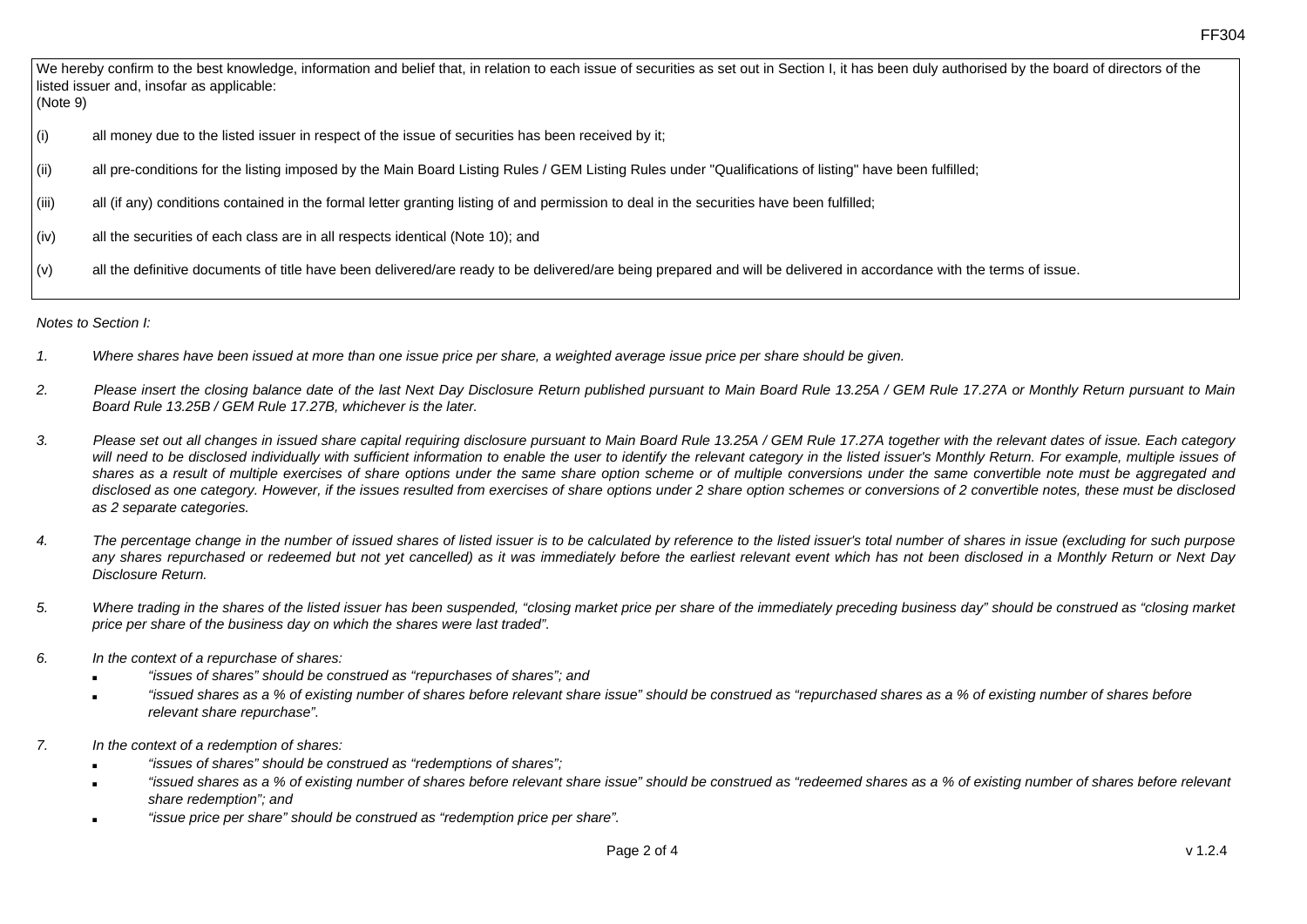- *8. The closing balance date is the date of the last relevant event being disclosed.*
- *9. Items (i) to (viii) are suggested forms of confirmation which may be amended to meet individual cases.*
- *10. "Identical" means in this context:* 
	- *the securities are of the same nominal value with the same amount called up or paid up;*
	- **they are entitled to dividend/interest at the same rate and for the same period, so that at the next ensuing distribution, the dividend/interest payable per unit will amount to** *exactly the same sum (gross and net); and*
	- *they carry the same rights as to unrestricted transfer, attendance and voting at meetings and rank pari passu in all other respects.*
- *11. SEHK refers to Stock Exchange of Hong Kong.*